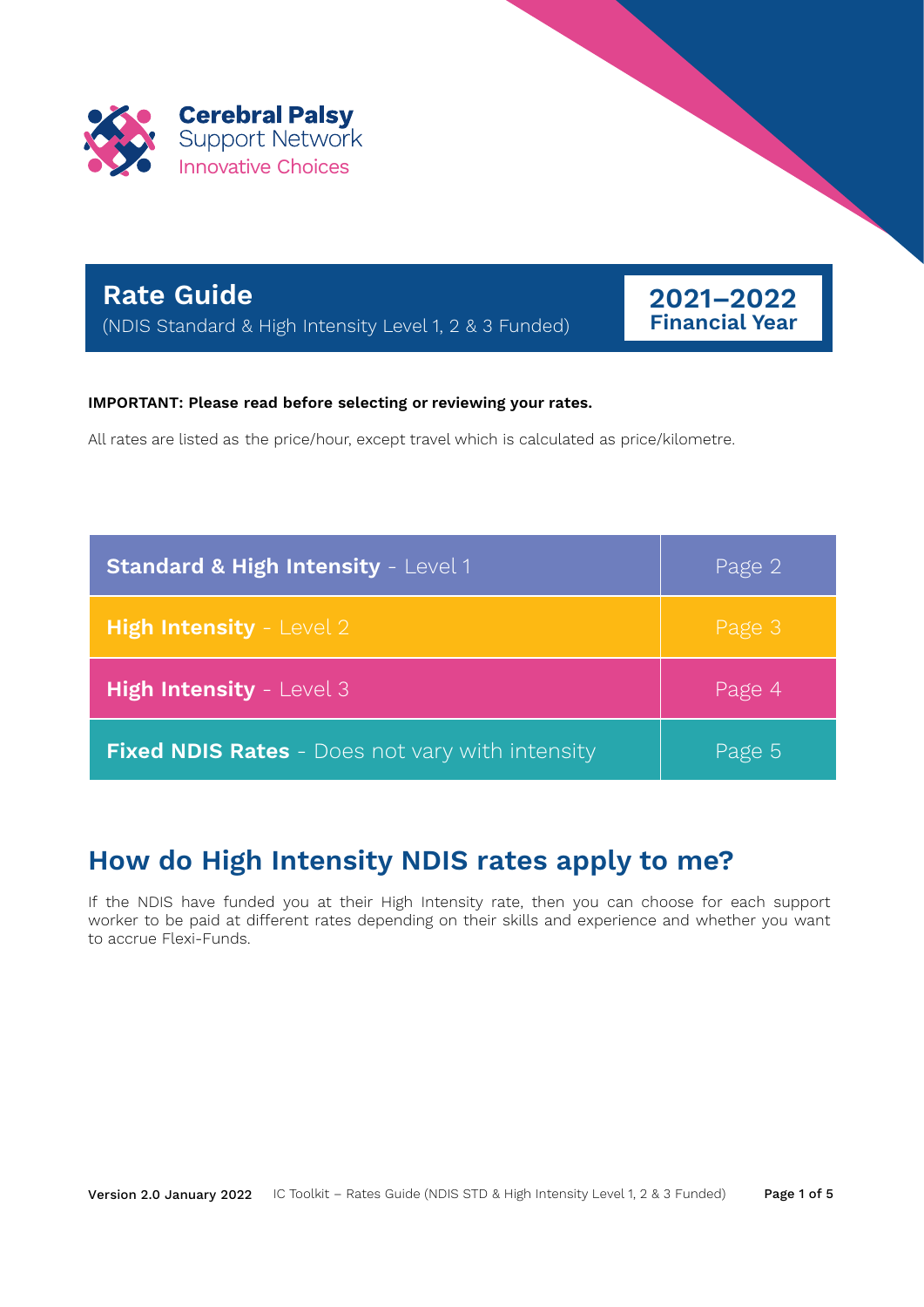

# **NDIS Standard & High Intensity Level 1**

| <b>Shift</b>                                                                                               | <b>Type</b>                                      | <b>CPSN Charge Rate</b><br>(incl TTP where applicable) |
|------------------------------------------------------------------------------------------------------------|--------------------------------------------------|--------------------------------------------------------|
| Day Time Weekday<br>Monday - Friday, 6am - 8pm                                                             | <b>Standard &amp; High Intensity</b><br>Level 1  | \$59.81                                                |
| <b>Evening Weekday</b><br>Finishes between 8pm - 12 midnight                                               | <b>Standard &amp; High Intensity</b><br>I evel 1 | \$65.82                                                |
| <b>Saturday</b><br>Midnight Friday to midnight Saturday                                                    | <b>Standard &amp; High Intensity</b><br>Level 1  | \$83.89                                                |
| <b>Sunday</b><br>Midnight Saturday to midnight Sunday                                                      | <b>Standard &amp; High Intensity</b><br>I evel 1 | \$107.99                                               |
| <b>Active Overnight</b><br>Finishes after midnight and before 6am                                          | <b>Standard &amp; High Intensity</b><br>Level 1  | \$67.03                                                |
| <b>Public Holiday</b><br>Assistance with self-care, access to<br>community, social/recreational activities | <b>Standard &amp; High Intensity</b><br>I evel 1 | \$132.09                                               |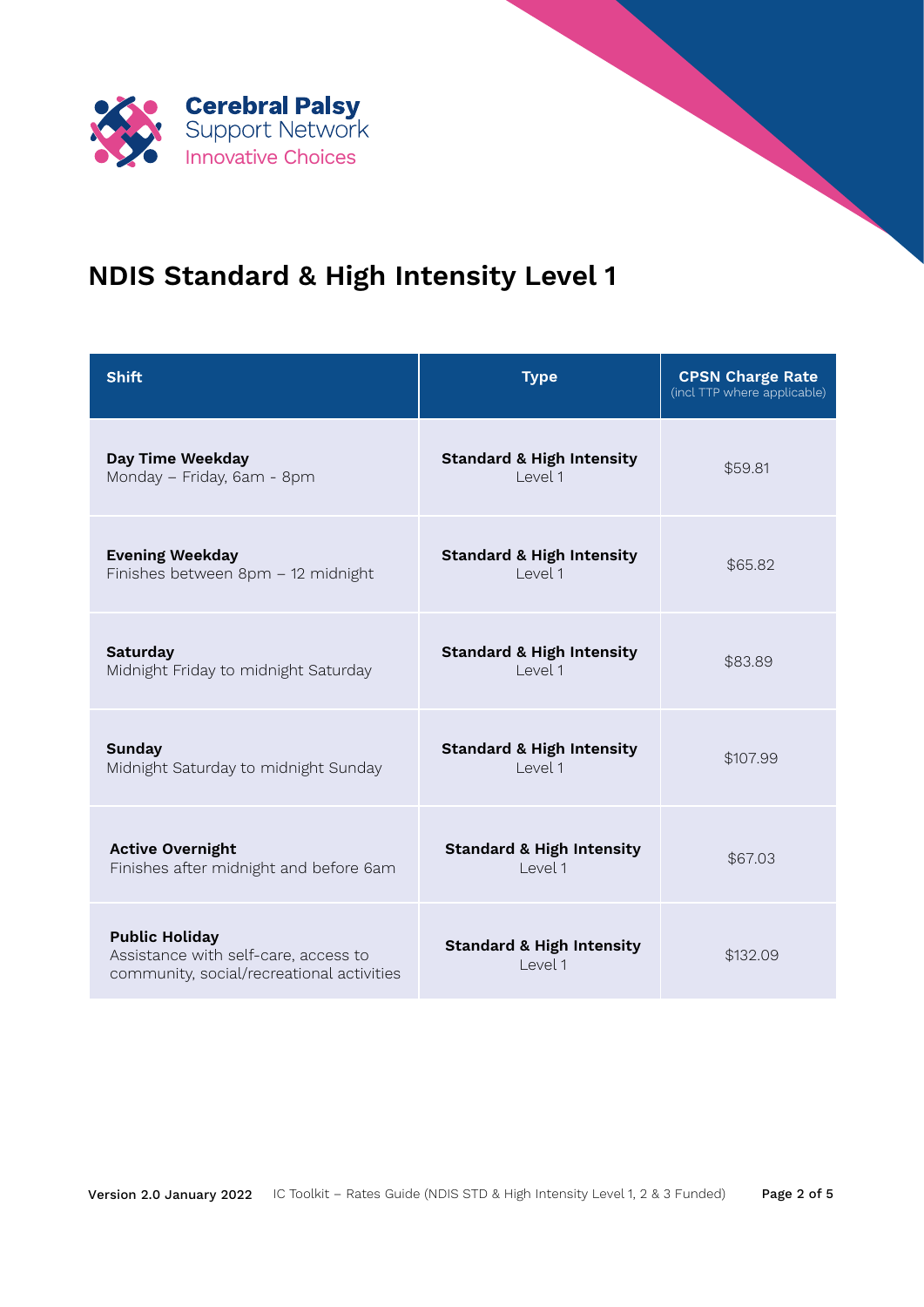

# **NDIS High Intensity Level 2**

| <b>Shift</b>                                                                                               | <b>Type</b>                      | <b>CPSN Charge Rate</b><br>(incl TTP where applicable) |
|------------------------------------------------------------------------------------------------------------|----------------------------------|--------------------------------------------------------|
| <b>Day Time Weekday</b><br>Monday - Friday, 6am - 8pm                                                      | <b>High Intensity</b><br>Level 2 | \$64.50                                                |
| <b>Evening Weekday</b><br>Finishes between 8pm - 12 midnight                                               | <b>High Intensity</b><br>Level 2 | \$70.99                                                |
| <b>Saturday</b><br>Midnight Friday to midnight Saturday                                                    | <b>High Intensity</b><br>Level 2 | \$90.49                                                |
| <b>Sunday</b><br>Midnight Saturday to midnight Sunday                                                      | <b>High Intensity</b><br>Level 2 | \$116.48                                               |
| <b>Active Overnight</b><br>Finishes after midnight and before 6am                                          | <b>High Intensity</b><br>Level 2 | \$72.30                                                |
| <b>Public Holiday</b><br>Assistance with self-care, access to<br>community, social/recreational activities | <b>High Intensity</b><br>Level 2 | \$142.47                                               |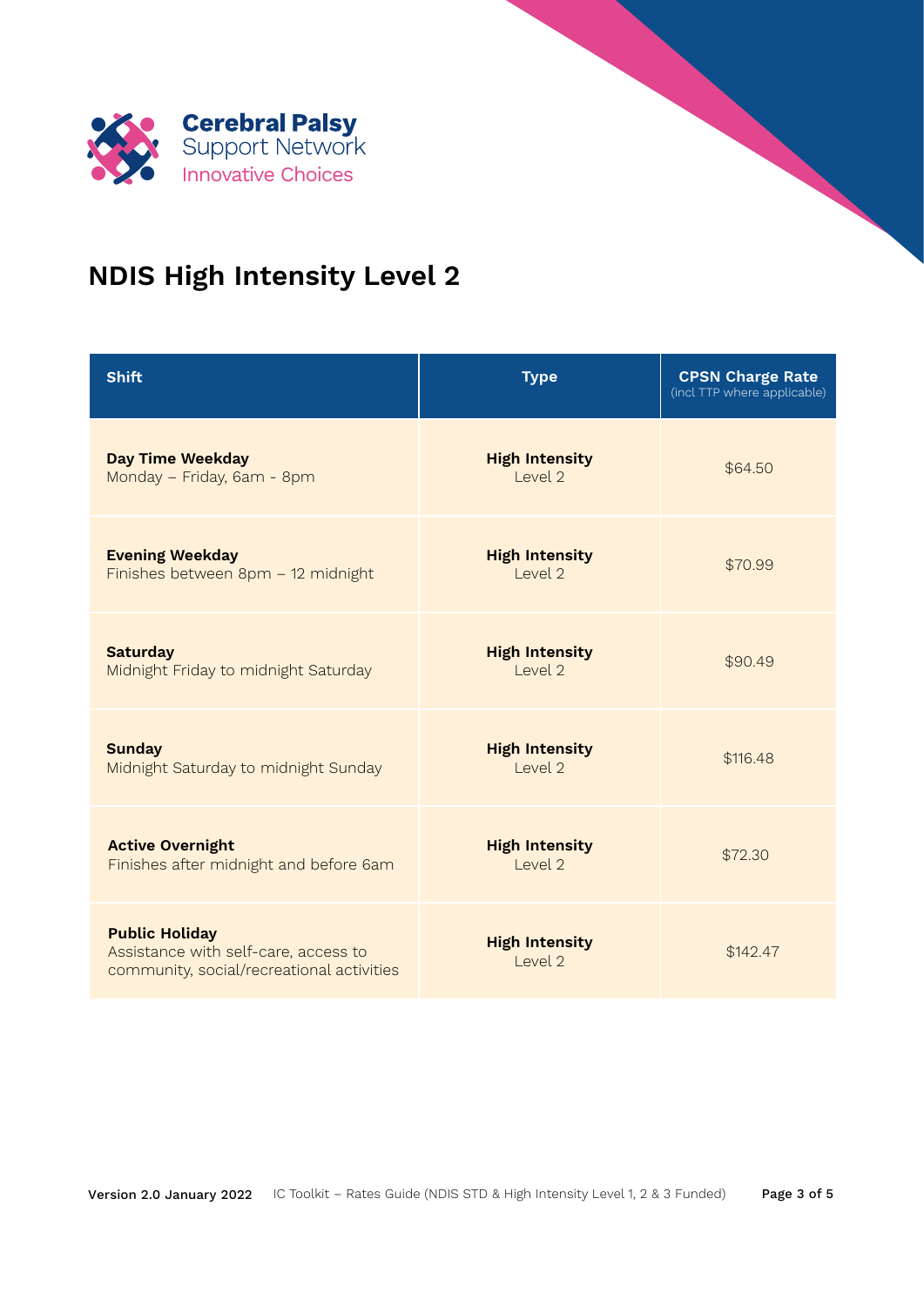

# **NDIS High Intensity Level 3**

| <b>Shift</b>                                                                                               | <b>Type</b>                      | <b>CPSN Charge Rate</b><br>(incl TTP where applicable) |
|------------------------------------------------------------------------------------------------------------|----------------------------------|--------------------------------------------------------|
| Day Time Weekday<br>Monday - Friday, 6am - 8pm                                                             | <b>High Intensity</b><br>Level 3 | \$67.81                                                |
| <b>Evening Weekday</b><br>Finishes between 8pm - 12 midnight                                               | <b>High Intensity</b><br>Level 3 | \$74.63                                                |
| <b>Saturday</b><br>Midnight Friday to midnight Saturday                                                    | <b>High Intensity</b><br>Level 3 | \$95.13                                                |
| <b>Sunday</b><br>Midnight Saturday to midnight Sunday                                                      | <b>High Intensity</b><br>Level 3 | \$122.45                                               |
| <b>Active Overnight</b><br>Finishes after midnight and before 6am                                          | <b>High Intensity</b><br>Level 3 | \$76.01                                                |
| <b>Public Holiday</b><br>Assistance with self-care, access to<br>community, social/recreational activities | <b>High Intensity</b><br>Level 3 | \$149.78                                               |